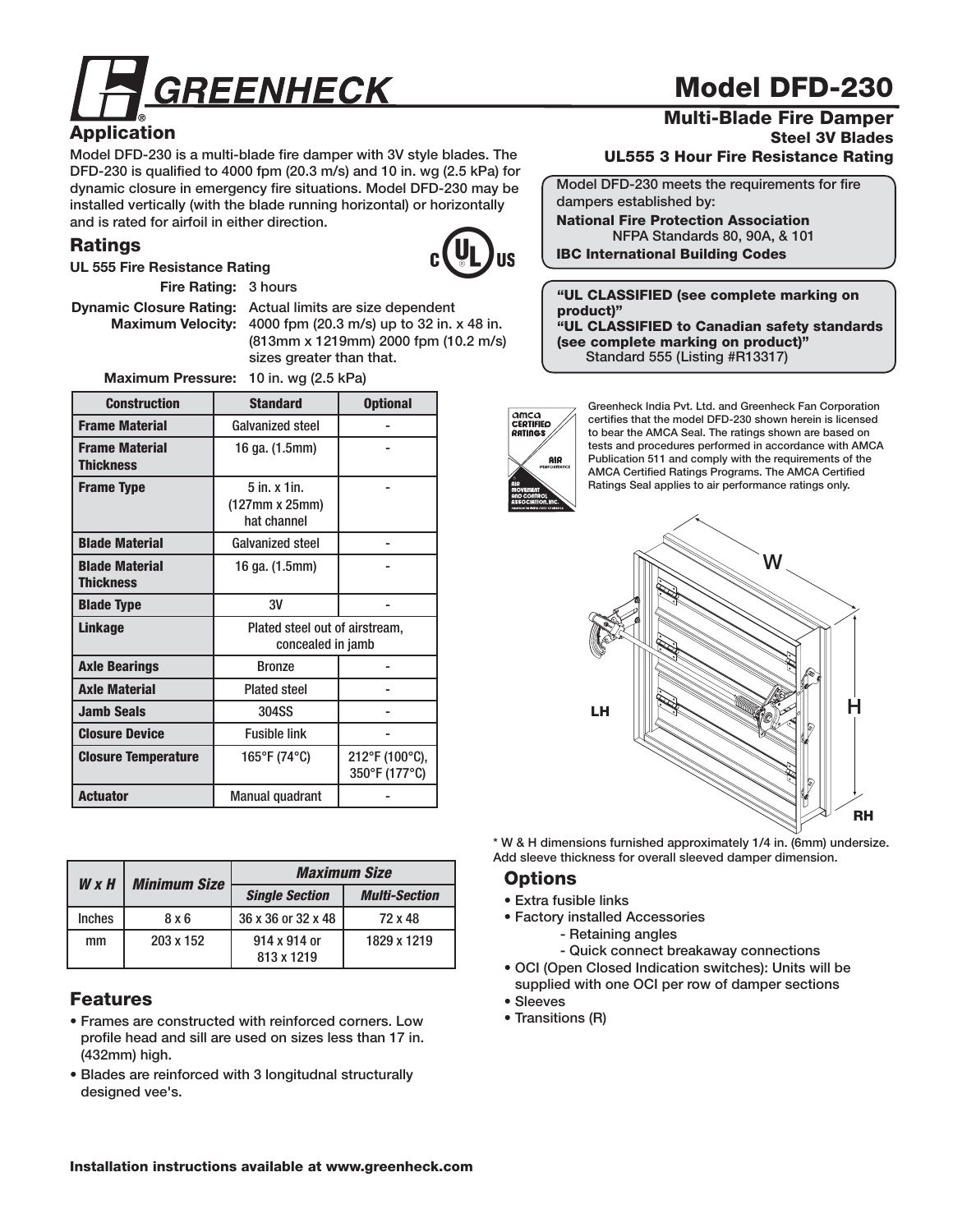## **Pressure Drop Data DFD-230**

This pressure drop testing was conducted in accordance with AMCA Standard 500-D using the three configurations shown. All data has been corrected to represent standard air at a density of .075 lb/ft<sup>3</sup>(1.201 kg/m<sup>3</sup>).

**Actual pressure drop found in any HVAC system is a combination of many factors. This pressure drop information along with an analysis of other system influences should be used to estimate actual pressure losses for a damper installed in a given HVAC system.**

## **AMCA Test Figures**

**Figure 5.3 Illustrates a fully ducted damper. This configuration has the lowest pressure drop of the three test configurations because entrance and exit losses are minimized by straight duct runs upstream and downstream of the damper.** 

**Figure 5.2 Illustrates a ducted damper exhausting air into an open area. This configuration has a lower pressure drop than Figure 5.5 because entrance losses are minimized by a straight duct run upstream of the damper.**

**Figure 5.5 Illustrates a plenum mounted damper. This configuration has the highest pressure drop because of extremely high entrance and exit losses due to the sudden changes of area in the system.**

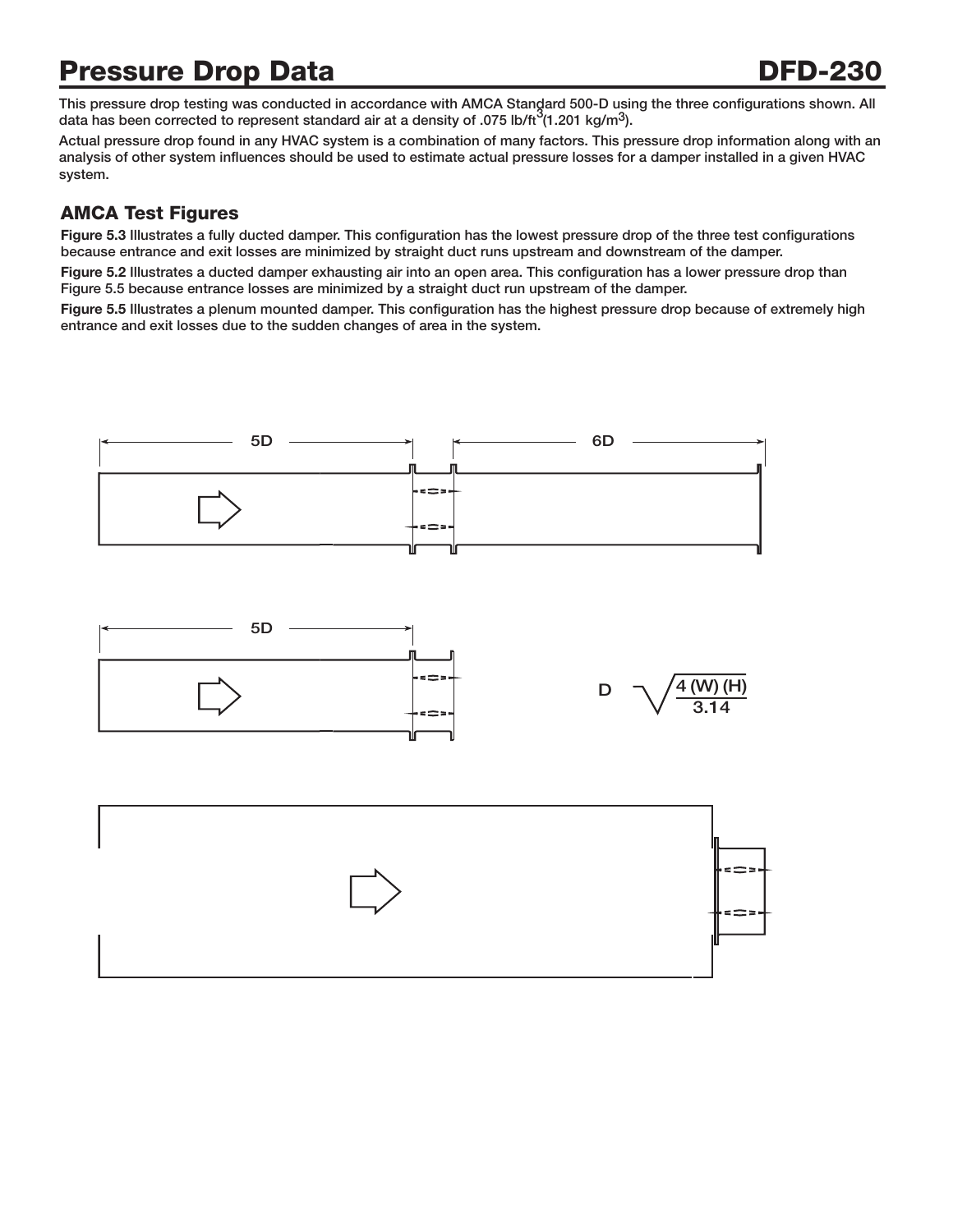# **AMCA Pressure Drop DFD-230**

#### **AMCA Figure 5.2**



|                |                                 |                |                                 | <b>Figure 5.2</b> |                |                                   |                |                                  |
|----------------|---------------------------------|----------------|---------------------------------|-------------------|----------------|-----------------------------------|----------------|----------------------------------|
|                | 12 in. x 12 in. (305mm x 305mm) |                | 24 in. x 24 in. (610mm x 610mm) |                   |                | 36 in. x 36 in. (914mm x 914mm)   |                | 12 in. x 48 in. (305mm x 1219mm) |
| Velocity (fpm) | Pressure Drop<br>(in. wg)       | Velocity (fpm) | Pressure Drop<br>(in.wg)        |                   | Velocity (fpm) | Pressure Drop<br>(in. <i>wg</i> ) | Velocity (fpm) | <b>Pressure Drop</b><br>(in.wg)  |
| 500            | 0.04                            | 500            | 0.02                            |                   | 500            | 0.01                              | 500            | 0.01                             |
| 1000           | 0.14                            | 1000           | 0.07                            |                   | 1000           | 0.04                              | 1000           | 0.06                             |
| 1500           | 0.31                            | 1500           | 0.16                            |                   | 1500           | 0.09                              | 1500           | 0.13                             |
| 2000           | 0.55                            | 2000           | 0.29                            |                   | 2000           | 0.16                              | 2000           | 0.23                             |
| 2500           | 0.86                            | 2500           | 0.45                            |                   | 2500           | 0.25                              | 2500           | 0.36                             |
| 3000           | 1.24                            | 3000           | 0.65                            |                   | 3000           | 0.36                              | 3000           | 0.52                             |
| 3500           | 1.69                            | 3500           | 0.89                            |                   | 3500           | 0.49                              | 3500           | 0.70                             |
| 4000           | 2.20                            | 4000           | 1.16                            |                   | 4000           | 0.64                              | 4000           | 0.92                             |

| n x 610mm)             |                       | 36 in. x 36 in. (914mm x 914mm)       |
|------------------------|-----------------------|---------------------------------------|
| ssure Drop<br>(in. wg) | <b>Velocity (fpm)</b> | <b>Pressure Drop</b><br>$(in.$ wg $)$ |
| 0.02                   | 500                   | 0.01                                  |
| 0.07                   | 1000                  | 0.04                                  |
| 0.16                   | 1500                  | 0.09                                  |
| 0.29                   | 2000                  | 0.16                                  |
| 0.45                   | 2500                  | 0.25                                  |
| 0.65                   | 3000                  | 0.36                                  |
| 0.89                   | 3500                  | 0.49                                  |
| 1.16                   | 4000                  | 0.64                                  |

| 12 in. x 48 in. (305mm x 1219r |
|--------------------------------|
| Pressure Dro                   |

| ssure Drop<br>(in. wg) | <b>Velocity (fpm)</b> | <b>Pressure Drop</b><br>$(in.$ wg $)$ |
|------------------------|-----------------------|---------------------------------------|
| 0.01                   | 500                   | 0.01                                  |
| 0.04                   | 1000                  | 0.06                                  |
| 0.09                   | 1500                  | 0.13                                  |
| 0.16                   | 2000                  | 0.23                                  |
| 0.25                   | 2500                  | 0.36                                  |
| 0.36                   | 3000                  | 0.52                                  |
| 0.49                   | 3500                  | 0.70                                  |
| 0.64                   | 4000                  | 0.92                                  |

| 48 in. x 12 in. (1219mm x 305mm) |
|----------------------------------|
|----------------------------------|

| <b>Velocity (fpm)</b> | <b>Pressure Drop</b><br>$(in.$ wg $)$ |
|-----------------------|---------------------------------------|
| 500                   | 0.03                                  |
| 1000                  | 0.10                                  |
| 1500                  | 0.23                                  |
| 2000                  | 0.41                                  |
| 2500                  | 0.63                                  |
| 3000                  | 0.91                                  |
| 3500                  | 1.24                                  |
| 4000                  | 1.62                                  |

## **AMCA Figure 5.3**



| Velocity (fpm) | <b>Pressure Drop</b><br>(in. <i>wq</i> ) | <b>Velocity (fpm)</b> |
|----------------|------------------------------------------|-----------------------|
| 500            | 0.02                                     | 500                   |
| 1000           | 0.09                                     | 1000                  |
| 1500           | 0.20                                     | 1500                  |
| 2000           | 0.36                                     | 2000                  |
| 2500           | 0.56                                     | 2500                  |
| 3000           | 0.81                                     | 3000                  |
| 3500           | 1.10                                     | 3500                  |
| $\Delta$ 000   | 1 <sub>1</sub>                           | $\Delta$ 000          |

## **Figure 5.3**

| 12 in. x 12 in. (305mm x 305mm) |                                 | 24 in. x 24 in. (610mm x 610mm) |                | 36 in. x 36 in. (914mm x 914mm)   |                |                                    | 12 in. x 48 in. (305mm x 1219mm) |                |                                          |
|---------------------------------|---------------------------------|---------------------------------|----------------|-----------------------------------|----------------|------------------------------------|----------------------------------|----------------|------------------------------------------|
| Velocity (fpm)                  | <b>Pressure Drop</b><br>(in.wg) |                                 | Velocity (fpm) | Pressure Drop<br>(in. <i>wq</i> ) | Velocity (fpm) | <b>Pressure Drop</b><br>$(in. wq)$ |                                  | Velocity (fpm) | <b>Pressure Drop</b><br>(in. <i>wq</i> ) |
| 500                             | 0.02                            |                                 | 500            | 0.01                              | 500            | 0.01                               |                                  | 500            | 0.01                                     |
| 1000                            | 0.09                            |                                 | 1000           | 0.04                              | 1000           | 0.03                               |                                  | 1000           | 0.04                                     |
| 1500                            | 0.20                            |                                 | 1500           | 0.09                              | 1500           | 0.06                               |                                  | 1500           | 0.10                                     |
| 2000                            | 0.36                            |                                 | 2000           | 0.16                              | 2000           | 0.11                               |                                  | 2000           | 0.17                                     |
| 2500                            | 0.56                            |                                 | 2500           | 0.25                              | 2500           | 0.17                               |                                  | 2500           | 0.27                                     |
| 3000                            | 0.81                            |                                 | 3000           | 0.35                              | 3000           | 0.24                               |                                  | 3000           | 0.39                                     |
| 3500                            | 1.10                            |                                 | 3500           | 0.48                              | 3500           | 0.33                               |                                  | 3500           | 0.53                                     |

| city (fpm) | Pressure Drop<br>(in.wg) | Velocity (fpm) | Pressure Drop<br>(in.wg) | Velocity (fpm) | <b>Pressure Drop</b><br>(in. <i>wg</i> ) | Velocity (fpm) | Pressure I<br>(in. wg |
|------------|--------------------------|----------------|--------------------------|----------------|------------------------------------------|----------------|-----------------------|
| 500        | 0.02                     | 500            | 0.01                     | 500            | 0.01                                     | 500            | 0.01                  |
| 1000       | 0.09                     | 1000           | 0.04                     | 1000           | 0.03                                     | 1000           | 0.04                  |
| 1500       | 0.20                     | 1500           | 0.09                     | 1500           | 0.06                                     | 1500           | 0.10                  |
| 2000       | 0.36                     | 2000           | 0.16                     | 2000           | 0.11                                     | 2000           | 0.17                  |
| 2500       | 0.56                     | 2500           | 0.25                     | 2500           | 0.17                                     | 2500           | 0.27                  |
| 3000       | 0.81                     | 3000           | 0.35                     | 3000           | 0.24                                     | 3000           | 0.39                  |
| 3500       | 1.10                     | 3500           | 0.48                     | 3500           | 0.33                                     | 3500           | 0.53                  |
| 4000       | 1.44                     | 4000           | 0.63                     | 4000           | 0.42                                     | 4000           | 0.70                  |

| ssure Drop<br>(in. wg) | <b>Velocity (fpm)</b> | <b>Pressure Drop</b><br>$(in.$ wg $)$ |
|------------------------|-----------------------|---------------------------------------|
| 0.01                   | 500                   | 0.01                                  |
| 0.03                   | 1000                  | 0.04                                  |
| 0.06                   | 1500                  | 0.10                                  |
| 0.11                   | 2000                  | 0.17                                  |
| 0.17                   | 2500                  | 0.27                                  |
| 0.24                   | 3000                  | 0.39                                  |
| 0.33                   | 3500                  | 0.53                                  |
| 0.42                   | 4000                  | 0.70                                  |

**48 in. x 12 in. (1219mm x 305mm)** 

| <b>Velocity (fpm)</b> | <b>Pressure Drop</b><br>$(in.$ wg $)$ |  |  |
|-----------------------|---------------------------------------|--|--|
| 500                   | 0.02                                  |  |  |
| 1000                  | 0.07                                  |  |  |
| 1500                  | 0.16                                  |  |  |
| 2000                  | 0.29                                  |  |  |
| 2500                  | 0.45                                  |  |  |
| 3000                  | 0.64                                  |  |  |
| 3500                  | 0.88                                  |  |  |
| 4000                  | 1.14                                  |  |  |

## **AMCA Figure 5.5**

**Velocity (fpm) Pressure Drop (in. wg)** 500 0.06



|            | . A IL III. IUUUIIIIII AUUUIIIII |                | $\sim$ 1 111, A $\sim$ 1 111, W IVIDID A V IVIDID. |                |                                 |                |                            |
|------------|----------------------------------|----------------|----------------------------------------------------|----------------|---------------------------------|----------------|----------------------------|
| city (fpm) | <b>Pressure Drop</b><br>(in.wg)  | Velocity (fpm) | <b>Pressure Drop</b><br>(in.wg)                    | Velocity (fpm) | <b>Pressure Drop</b><br>(in.wg) | Velocity (fpm) | <b>Pressure</b><br>(in. wo |
| 500        | 0.06                             | 500            | 0.03                                               | 500            | 0.03                            | 500            | 0.03                       |
| 1000       | 0.22                             | 1000           | 0.14                                               | 1000           | 0.12                            | 1000           | 0.13                       |
| 1500       | 0.50                             | 1500           | 0.31                                               | 1500           | 0.26                            | 1500           | 0.30                       |
| 2000       | 0.89                             | 2000           | 0.54                                               | 2000           | 0.46                            | 2000           | 0.53                       |
| 2500       | 1.39                             | 2500           | 0.85                                               | 2500           | 0.73                            | 2500           | 0.83                       |
| 3000       | 2.00                             | 3000           | 1.22                                               | 3000           | 1.05                            | 3000           | 1.19                       |
| 3500       | 2.72                             | 3500           | 1.66                                               | 3500           | 1.42                            | 3500           | 1.62                       |
| 4000       | 3.55                             | 4000           | 2.17                                               | 4000           | 1.86                            | 4000           | 2.11                       |

#### 12 in. x 12 in. (305mm x 305mm) 24 in. x 24 in. (610mm x 610mm) 36 in. x 36 in. (914mm x 914mm) 12 in. x 48 in. (305mm x 1219mm)

| ssure Drop<br>(in. <i>wg</i> ) | Velocity (fpm) | <b>Pressure Drop</b><br>$(in.$ wg $)$ |
|--------------------------------|----------------|---------------------------------------|
| 0.03                           | 500            | 0.03                                  |
| 0.12                           | 1000           | 0.13                                  |
| 0.26                           | 1500           | 0.30                                  |
| 0.46                           | 2000           | 0.53                                  |
| 0.73                           | 2500           | 0.83                                  |
| 1.05                           | 3000           | 1.19                                  |
| 1.42                           | 3500           | 1.62                                  |
| 186                            | 4000           | 2 11                                  |

#### 48 in. x 12 in. (1219mm x 305mm)

| <b>Velocity (fpm)</b> | <b>Pressure Drop</b><br>$(in.$ wg $)$ |  |
|-----------------------|---------------------------------------|--|
| 500                   | 0.04                                  |  |
| 1000                  | 0.17                                  |  |
| 1500                  | 0.38                                  |  |
| 2000                  | 0.67                                  |  |
| 2500                  | 1.04                                  |  |
| 3000                  | 1.50                                  |  |
| 3500                  | 2.05                                  |  |
| 4000                  | 2.67                                  |  |



**Greenheck India Pvt. Ltd. and Greenheck Fan Corporation certifies that the model DFD-230 shown herein is licensed to bear the AMCA Seal. The ratings shown are based on tests and procedures performed in accordance with AMCA Publication 511 and comply with the requirements of the AMCA Certified Ratings Programs. The AMCA Certified Ratings Seal applies to air performance ratings only.**